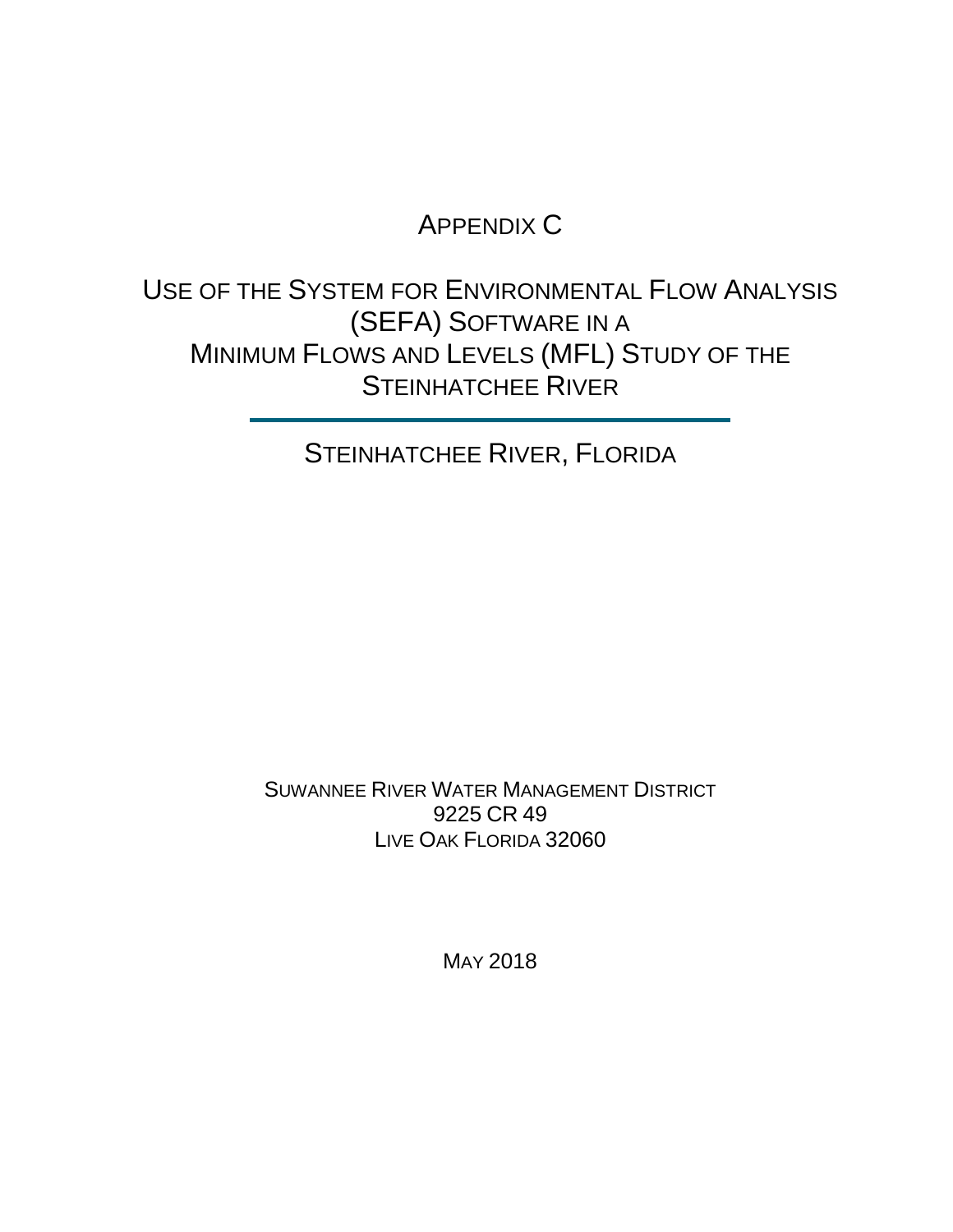# **Introduction**

The Suwannee River Water Management District is tasked with developing minimum flows and levels (MFL) on both lentic and lotic water bodies within its boundary. Each year, the District produces the MFL Priority List, on which listed water bodies will be given an MFL within a specific time frame. The purpose of an MFL is to protect a specified water body from what is known as "significant harm." In order to address this, the District has adopted a threshold of no more than a 15% reduction for in-channel habitat before "significant harm" is reached.

SEFA is a Windows-based program that was developed as a tool for use in studies that utilize the Instream Flow Incremental Methodology (IFIM). It contains hydraulic, instream habitat, and time series models and can be used in the development of flow recommendations. The program allows for the alteration of flows to demonstrate the effects on the availability of habitat (shown as area weighted suitability) for species of interest in the body of water (Jowett et al. 2014).

# **Methods**

## *Study Area*

The Steinhatchee River originates from Mallory Swamp located near the town of Mayo in Lafayette County, FL. The river travels approximately 35 miles south, where it flows into the Gulf of Mexico. Along this route, the river flows underground and reemerges at the Steinhatchee River Rise near the town of Tennille. Fishing and scalloping are two important recreational uses of the Steinhatchee River.

The study area encompasses a 0.6-mile stretch of the Steinhatchee River above the sink. Fourteen sites were chosen in early 2016 based on characteristic representation, ease of access, and diversity of habitat in the river (Figure 1). No data collection occurred at these sites with the exception of supplemental in-channel bathymetry for the HEC-RAS model, which was used in calibration of the SEFA model. HEC-RAS data were incorporated into the hydraulic, instream habitat, and time series models of the river.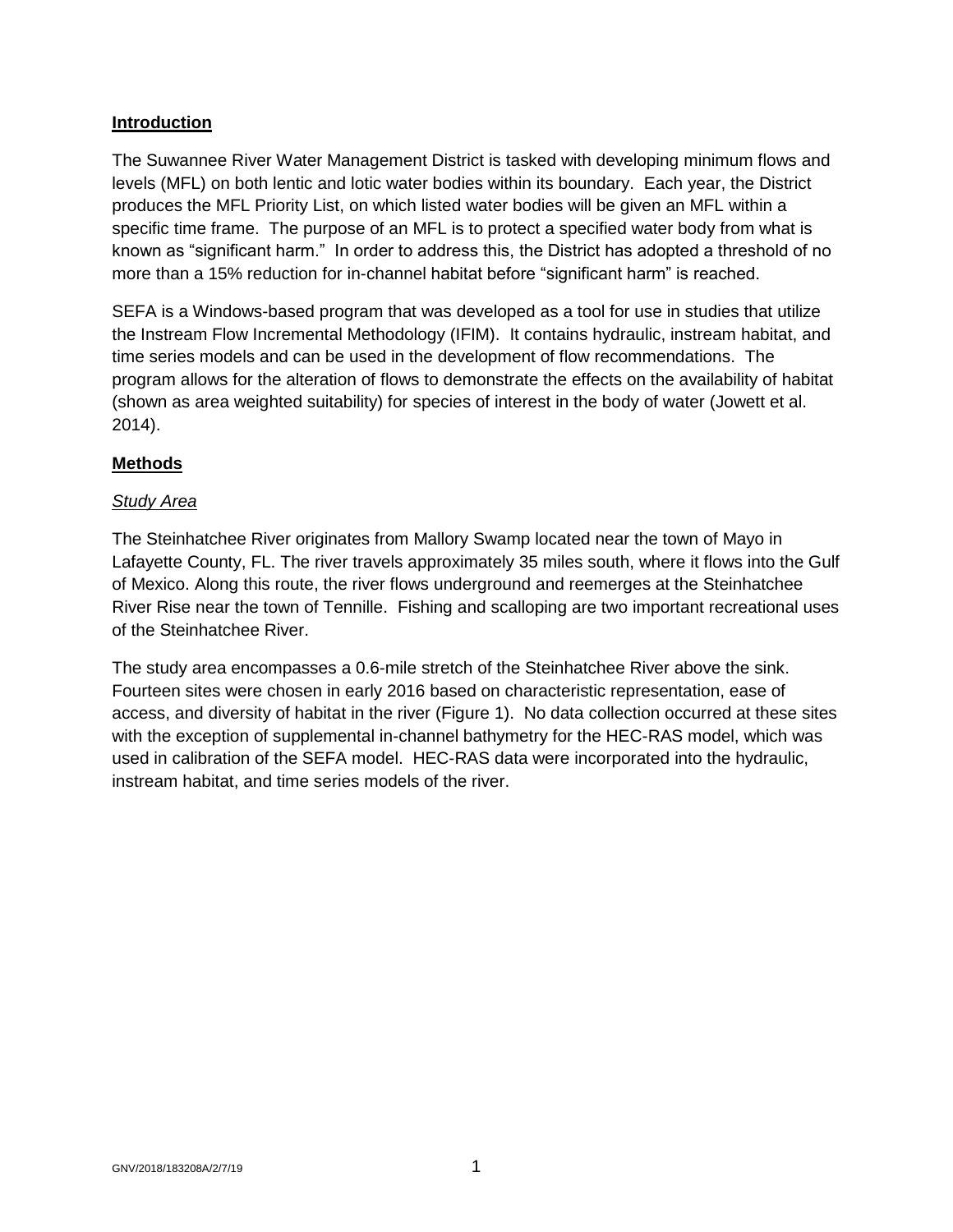

**Figure 1.** Map of the Steinhatchee River study area with surveyed transect locations.

#### *Instream Habitat Model Calibration*

A HEC-RAS model was developed to simulate the necessary stage/discharge relationships over six different flow scenarios along with the velocities at specific points across each transect under the highest flow regime. These model calibration values were then used to establish loglog rating relationships for each transect in the SEFA program. The rating curves were each calculated with Instream Flow Group model 4 (IFG4) emulation, the same method applied by the Physical Habitat Simulation model (PHABSIM) (Jowett et al. 2014; Milhous and Waddle 2001). Since no *in situ* data were collected, the substrate index codes were absent in the final calculation of the area weighted suitability for each species and life stage.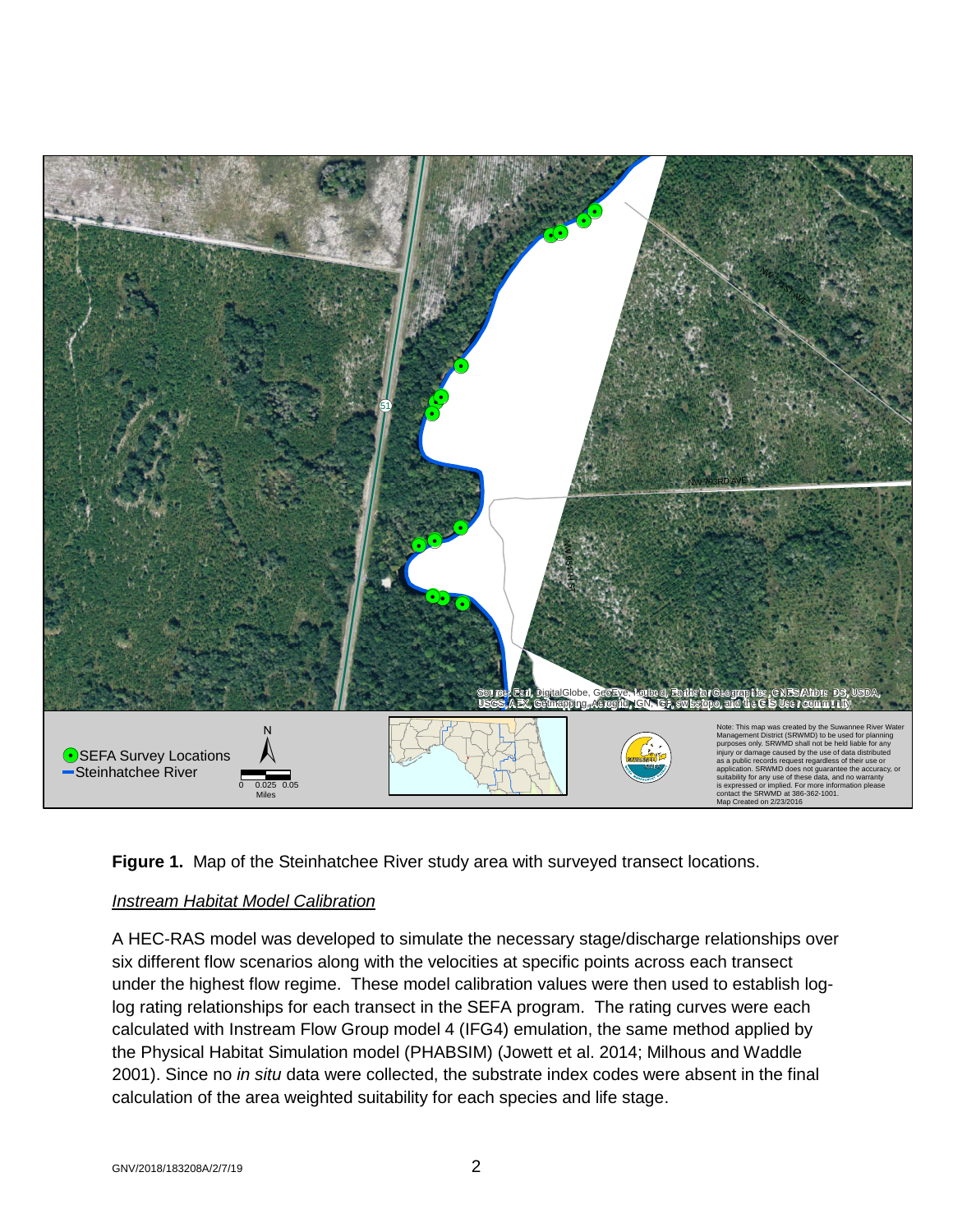# *Habitat Suitability Curves*

Forty habitat suitability curves of various species and life stages were incorporated into the instream habitat model (Table 1). All of these curves have been applied in previous MFL analyses. Note that only the velocity and depth criteria for each species and life stage were taken into account in the calculation of preference habitat.

| <b>Species or Group</b>                                                                                      | Life Stage                                                                  |  |  |  |
|--------------------------------------------------------------------------------------------------------------|-----------------------------------------------------------------------------|--|--|--|
| Suwannee Bass                                                                                                | Adult, Juvenile                                                             |  |  |  |
| Redbreast Sunfish                                                                                            | Adult, Juvenile, Spawning, Fry                                              |  |  |  |
| <b>Habitat Guilds</b>                                                                                        | Shallow/Slow, Shallow/Fast, Deep/Slow, Deep/Fast                            |  |  |  |
| <b>Channel Catfish</b>                                                                                       | Adult, Juvenile, Juvenile (spring, summer, fall, warm water), Spawning, Fry |  |  |  |
| Darters                                                                                                      | Generic, Blackbanded                                                        |  |  |  |
| Ephemeroptera, Plecoptera, Trichoptera, EPT Total, Pseudocloeon<br><b>Macroinvertebrates</b><br>ephippiatum, |                                                                             |  |  |  |
|                                                                                                              | Hydropsychidae - Total, Tvetenia vitracies                                  |  |  |  |
| Largemouth Bass                                                                                              | Adult, Juvenile, Spawning, Fry                                              |  |  |  |
| Bluegill                                                                                                     | Adult, Juvenile, Spawning, Fry                                              |  |  |  |
| <b>Spotted Sunfish</b>                                                                                       | Adult, Juvenile, Spawning, Fry                                              |  |  |  |
| Cyprinidae                                                                                                   | Adult                                                                       |  |  |  |

**Table 1.** Habitat Suitability Curves used in the MFL analysis.

#### *Time Series Flow*

Discharge data from the USGS gage 02324000 (Steinhatchee River near Cross City, FL) were utilized in the time series analysis portion of the SEFA program (Table 2). The range of flows used in this analysis dated between March 1, 1950 and September 30, 2015. Appendix Figure A1 contains the flow duration curve along with the associated percent reductions to the flow record at the USGS gage.

| Table 2. Flow statistics for the USGS gage 02324000 - Steinhatchee River near Cross City, FL. |
|-----------------------------------------------------------------------------------------------|
|-----------------------------------------------------------------------------------------------|

| <b>Statistic</b>                     | Value  |  |
|--------------------------------------|--------|--|
| Sample size                          | 23955  |  |
| Minimum                              | 1.4    |  |
| Maximum                              | 16400  |  |
| Mean                                 | 299.54 |  |
| Median                               | 101    |  |
| Standard deviation (denom. $= n-1$ ) | 525.28 |  |

#### *Flow Reduction Approach*

This approach involved a straight percent reduction of each discharge measurement value in the historical period-of-record. Reductions used in the discharge record ranged from 5% to 30%. Flows were reduced by ascending stepwise percentages until the difference between the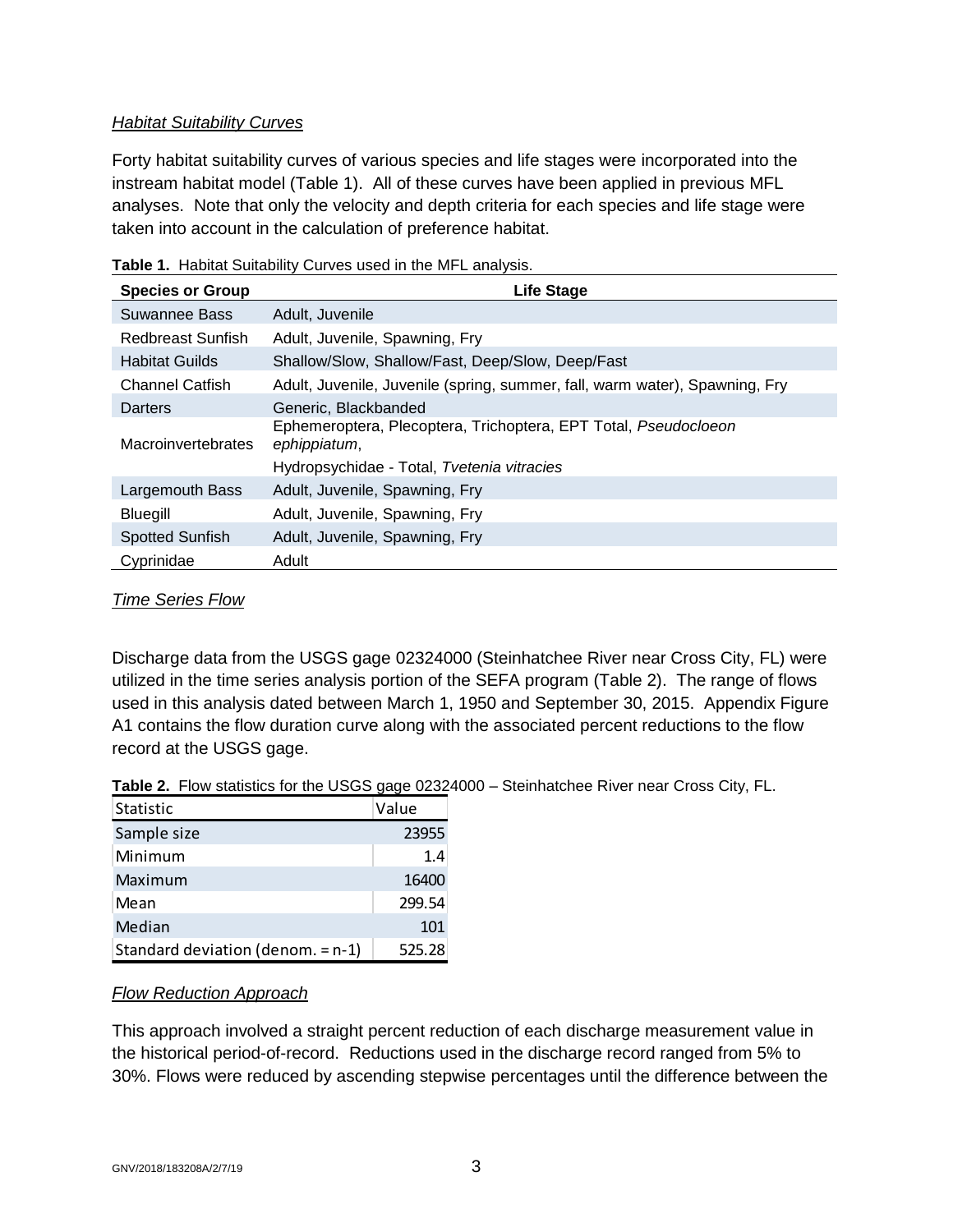reduced and historic discharge records revealed a less than 15% reduction in the calculated mean of the area weighted suitability.

# **Results and Discussion**

Channel catfish juvenile along with spotted sunfish juvenile, spawning, and fry are all deemed critical species in this study (Table 3). Duration curves containing the area weighted suitability and percent reductions across the historic flow record are presented in Appendix Figures A2- A5.

value of greater than 15%.

|                             | <b>Reductions</b> |         |         |         |          |          |  |
|-----------------------------|-------------------|---------|---------|---------|----------|----------|--|
| <b>Species / Life Stage</b> | 5%                | 10%     | 15%     | 20%     | 25%      | 30%      |  |
| Channel Catfish - Juvenile  | $-2.44$           | $-4.27$ | $-7.32$ | $-9.76$ | $-12.20$ | $-15.24$ |  |
| Spotted Sunfish - Juvenile  | $-2.44$           | $-4.27$ | $-7.32$ | $-9.76$ | $-12.20$ | $-15.24$ |  |
| Spotted Sunfish - Spawning  | $-2.42$           | $-4.85$ | $-7.27$ | $-9.70$ | $-12.73$ | $-15.76$ |  |
| Spotted Sunfish - Fry       | $-2.26$           | $-4.51$ | $-6.77$ | $-9.77$ | $-12.03$ | $-15.04$ |  |

The use of linear interpolation on flow reductions between 25-30% indicate that spawning spotted sunfish are the most restrictive species and life stage, with the most deleterious effects to habitat occurring at the 29% flow reduction scenario. Thus, any flow reduction greater than 28% would cause a greater than 15% reduction in the species' habitat.

# **References**

- Aquatic Habitat Analysts, Inc. 2012. SEFA: System for Environmental Flow Analysis (Version 1.2 build 31). Available from [http://sefa.co.nz/.](http://sefa.co.nz/)
- Jowett, I., T. Payne, and R. Milhous. 2014. SEFA: System for Environmental Flow Analysis Software Manual Version 1.21*.* Aquatic Habitat Analysts, Inc. 233 p.
- Milhous, R.T. and T.J. Waddle. 2001. PHABSIM for Windows User's Manual and Exercises. Open File Report 01-340. Fort Collins, CO: Midcontinent Ecological Science Center. 288p.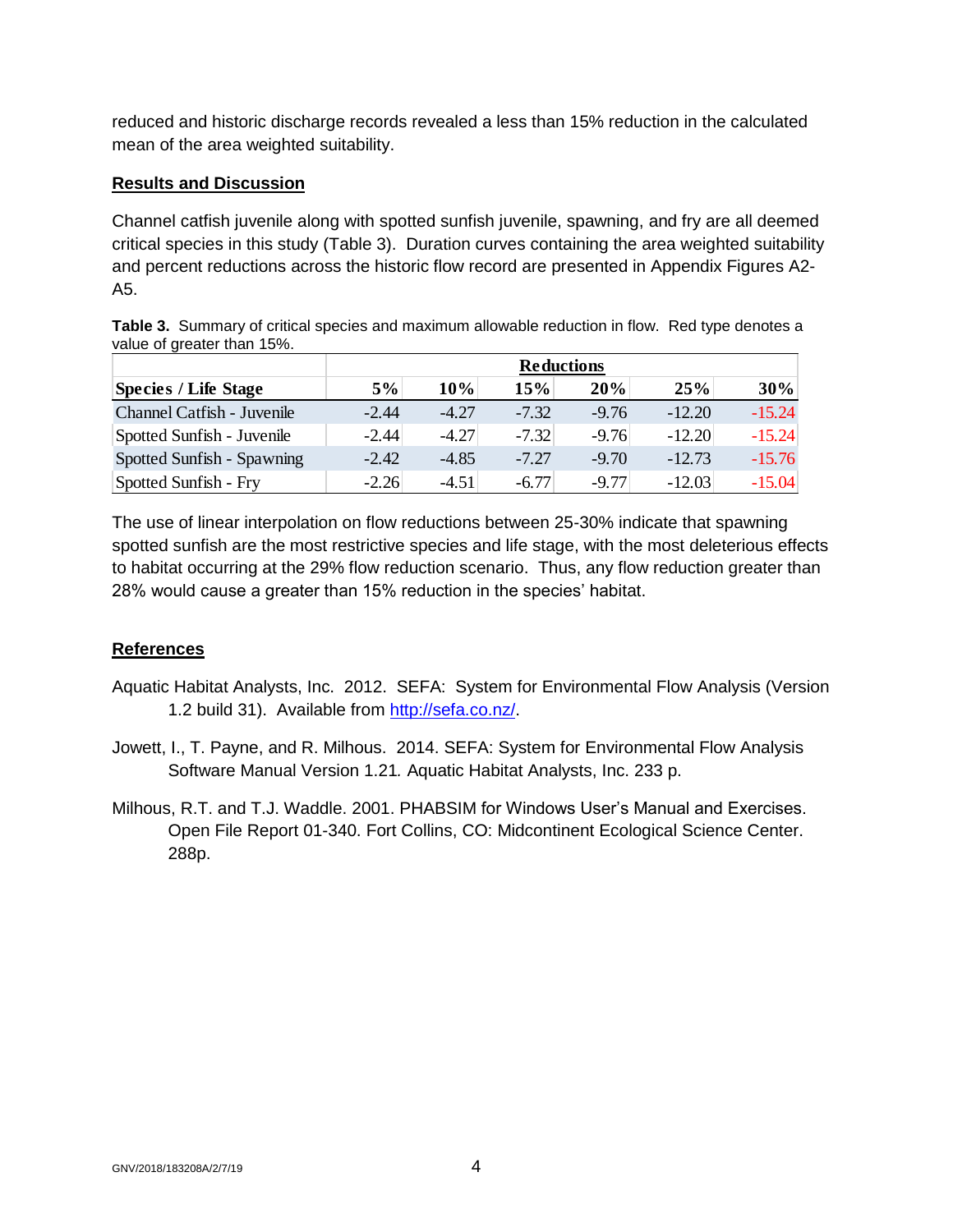# **SEFA Report Appendix**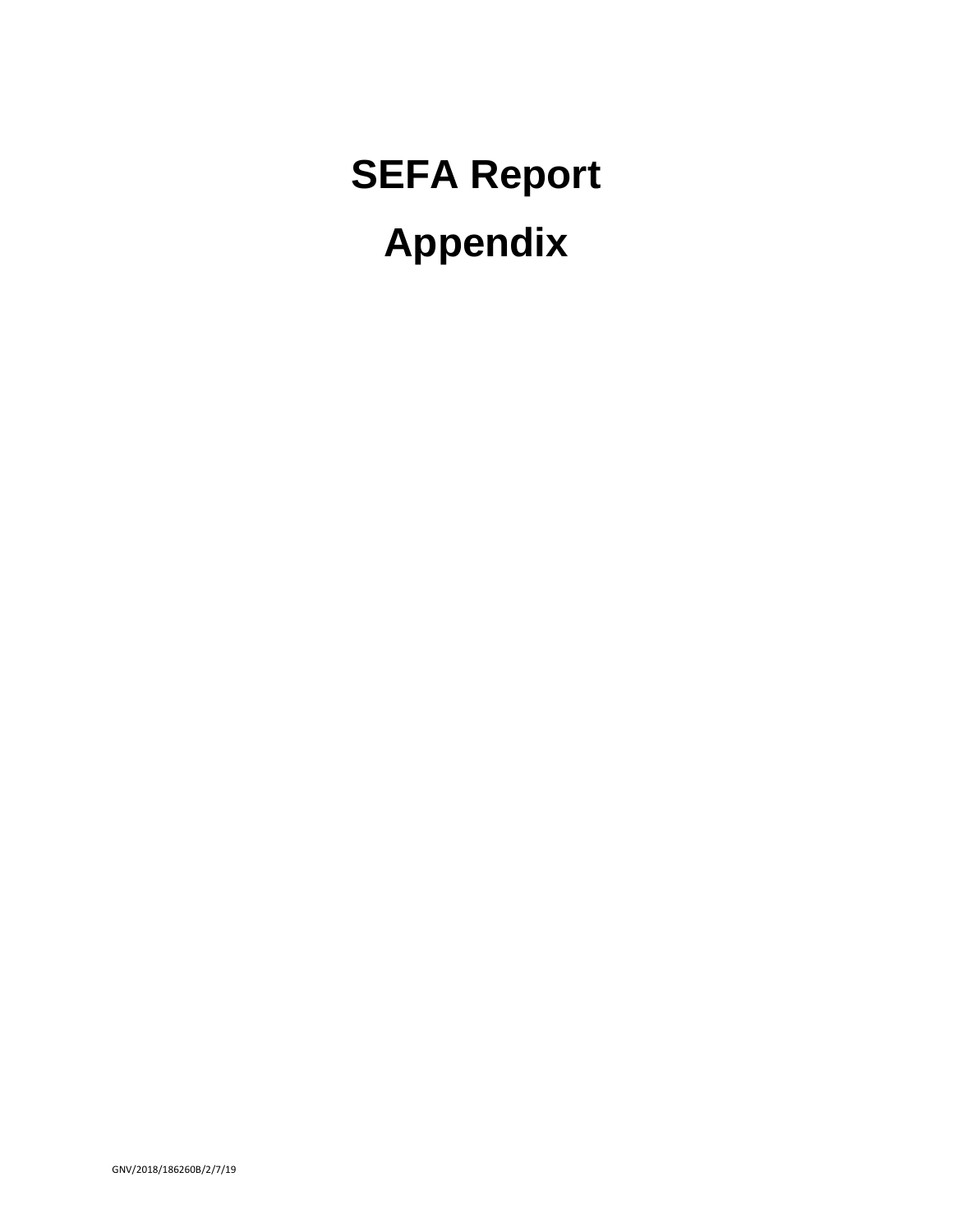

Figure A1. Flow duration curve comparing the baseline and percent reduced flow records for USGS gage 02324000 (Steinhatchee River near

GNV/2018/186260B/2/7/19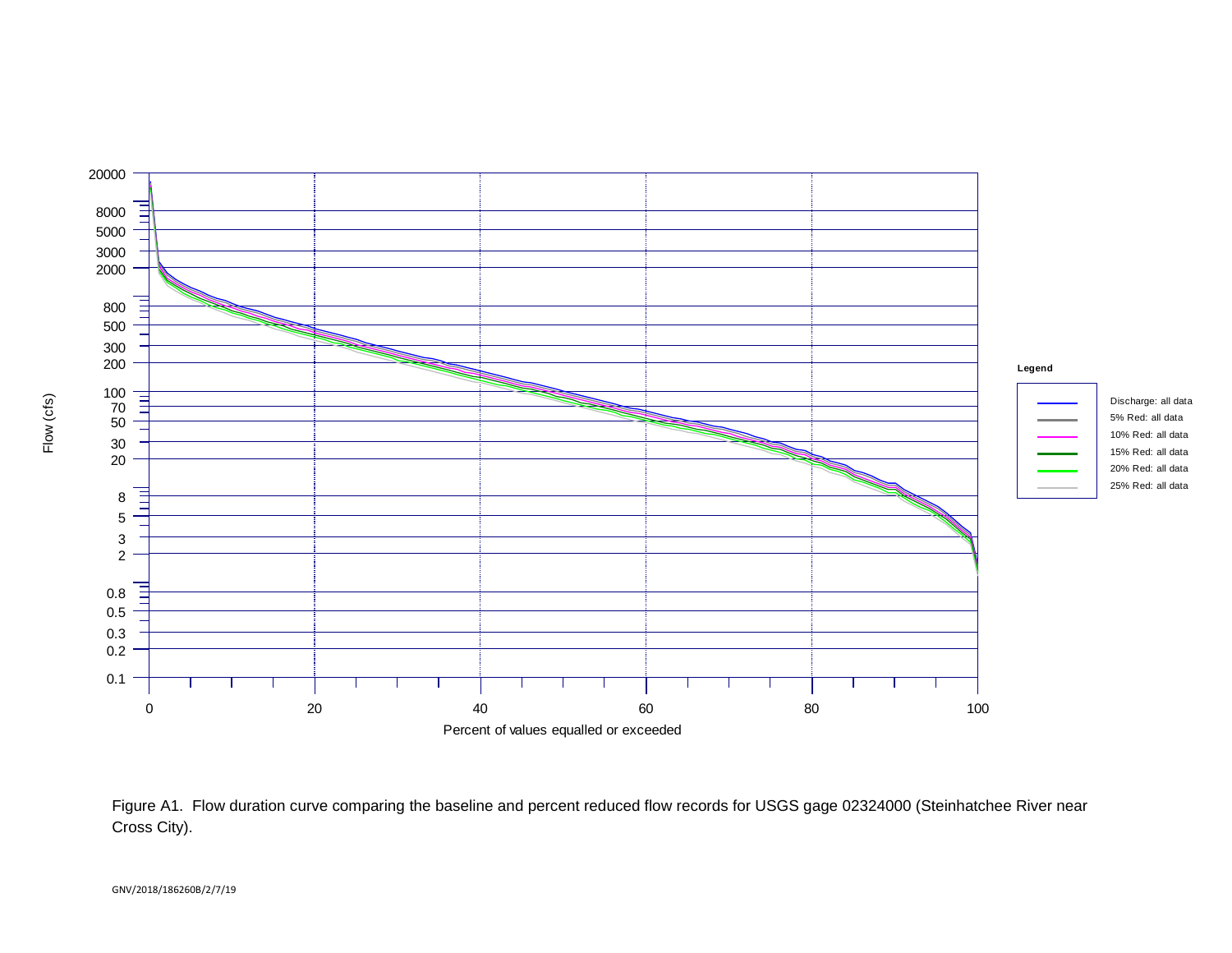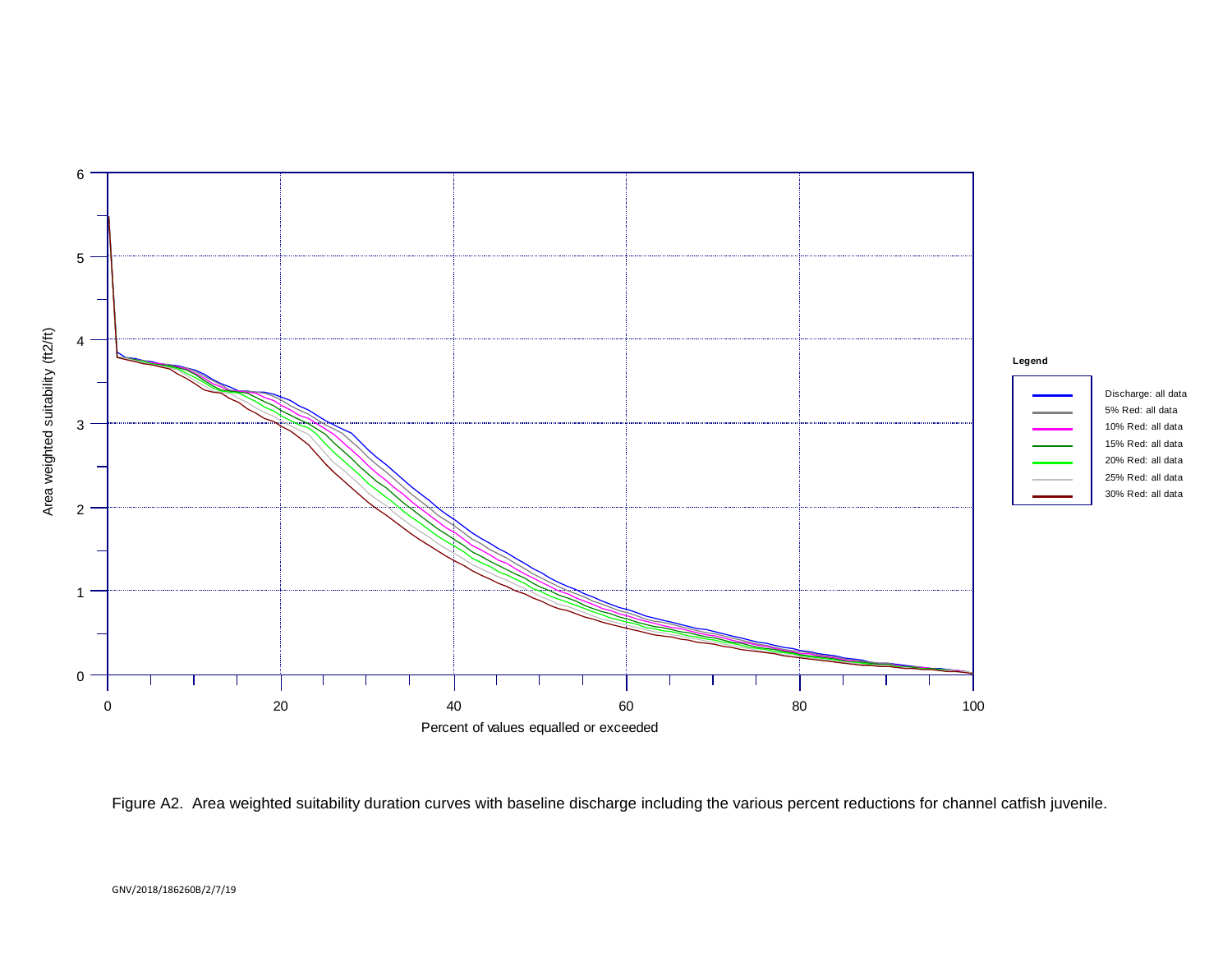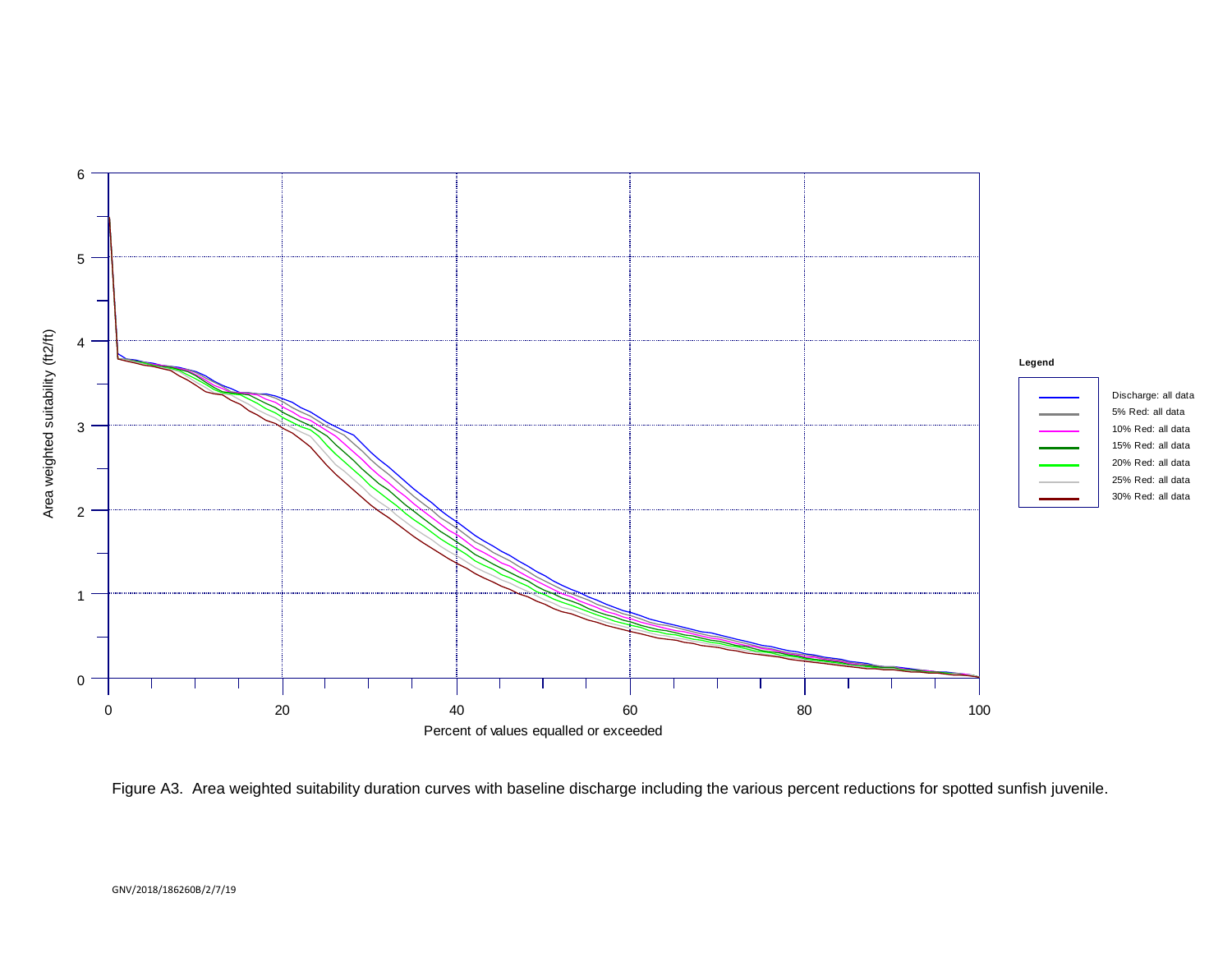

Figure A4. Area weighted suitability duration curves with baseline discharge including the various percent reductions for spotted sunfish